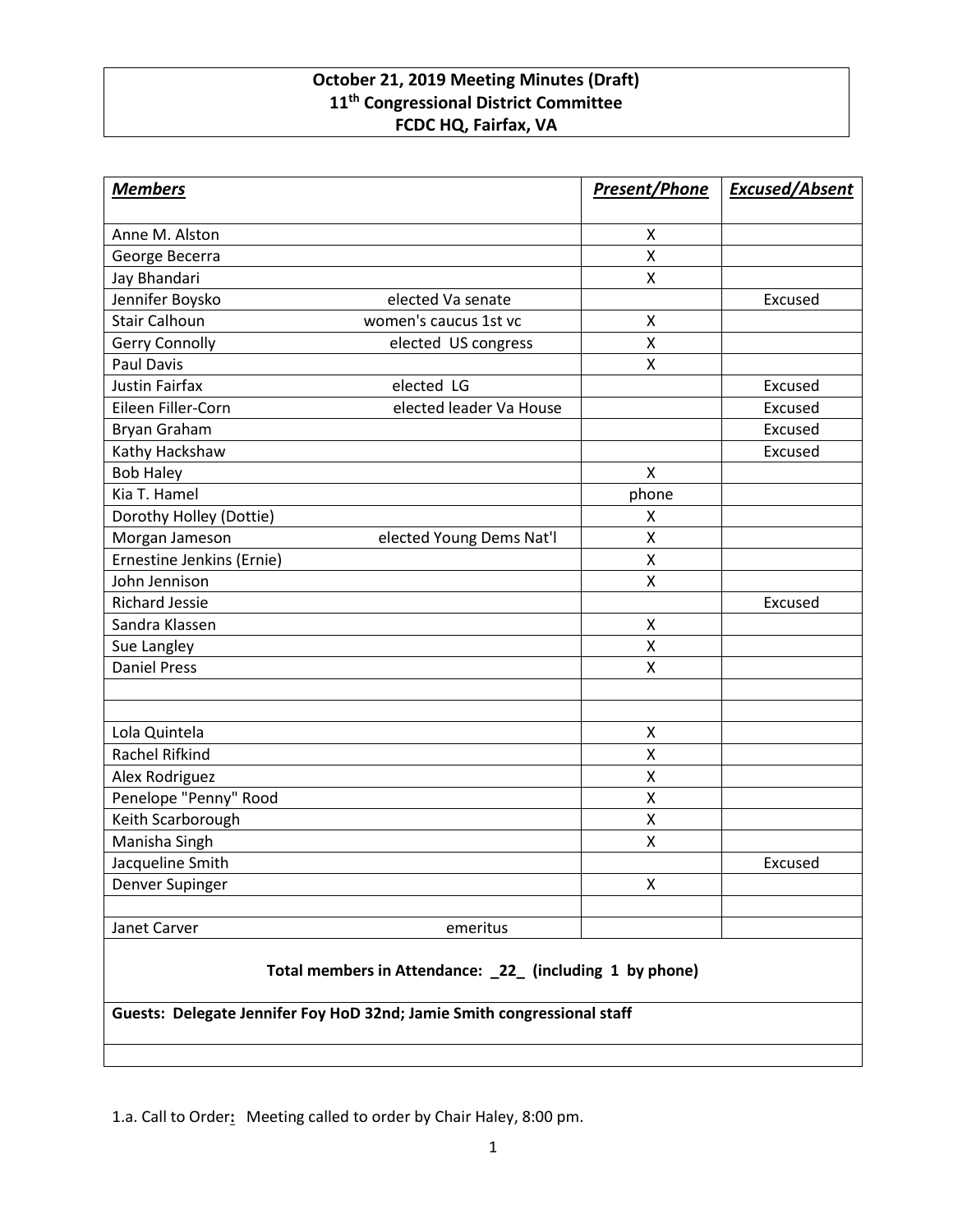1.b Roll Call: Jennison

- 2. Guest Introductions Delegate Jennifer Foy. Gave election outlook, priorities. (8:03-8:14)
- 3. Congressman Gerry Connolly Gave update on national, state & matters, impeachment (8:15-9:26)

3.a. Motion to Approve Agenda

Motion by Bob acclimation \_ unanimous 2nd by \_\_\_\_

- 3.b. Approval of Minutes. August 19, 2019 11th CD meeting @ FCDC HQ Motion by Bob acclimation \_ unanimous
- 4. Treasurer's Report Rachel as of: 8/19\_/2019 Federal account \$8,951.13 Non-federal account \$ 2,269.69 Accepted. No vote required.
- 5. Chair's Report Haley
- halfway to St. Patty's good event Sue: discussion on review of next year to increase ticket sales

- Central DPVA - solid meeting

- Sen. Warner's Pig Roast - good time had by all

6. Vice Chairs' Reports -

Fairfax - Sue: - no report PWCo - Ernie: - thank you to candidates for contributions Communications -no report

7. Jurisdiction Reports:

FfxCo - Sue: - no report FfxCity - Penny: - no report PWCo - Keith - no report

- 8. Tech/Comm working group
	- Paul: no report
- 9. Caucus/Committees

- Stair: Network Nova: Va Beach grass roots gathering. "Stop Trump Corruption" video. Postcard mailings.

## 10. Bylaws Status

 Penny: Motion to table until November meeting/ Approved by accimation-unanimous

- 11. Other Business
	- Manisha: Diwali Happy Hour 11/3 5-8 in Ashburn. Confirmation & details to follow.
	- Dan: Voter Protection- staff member hired to work & stay after election (1st time) Still need poll observers

-